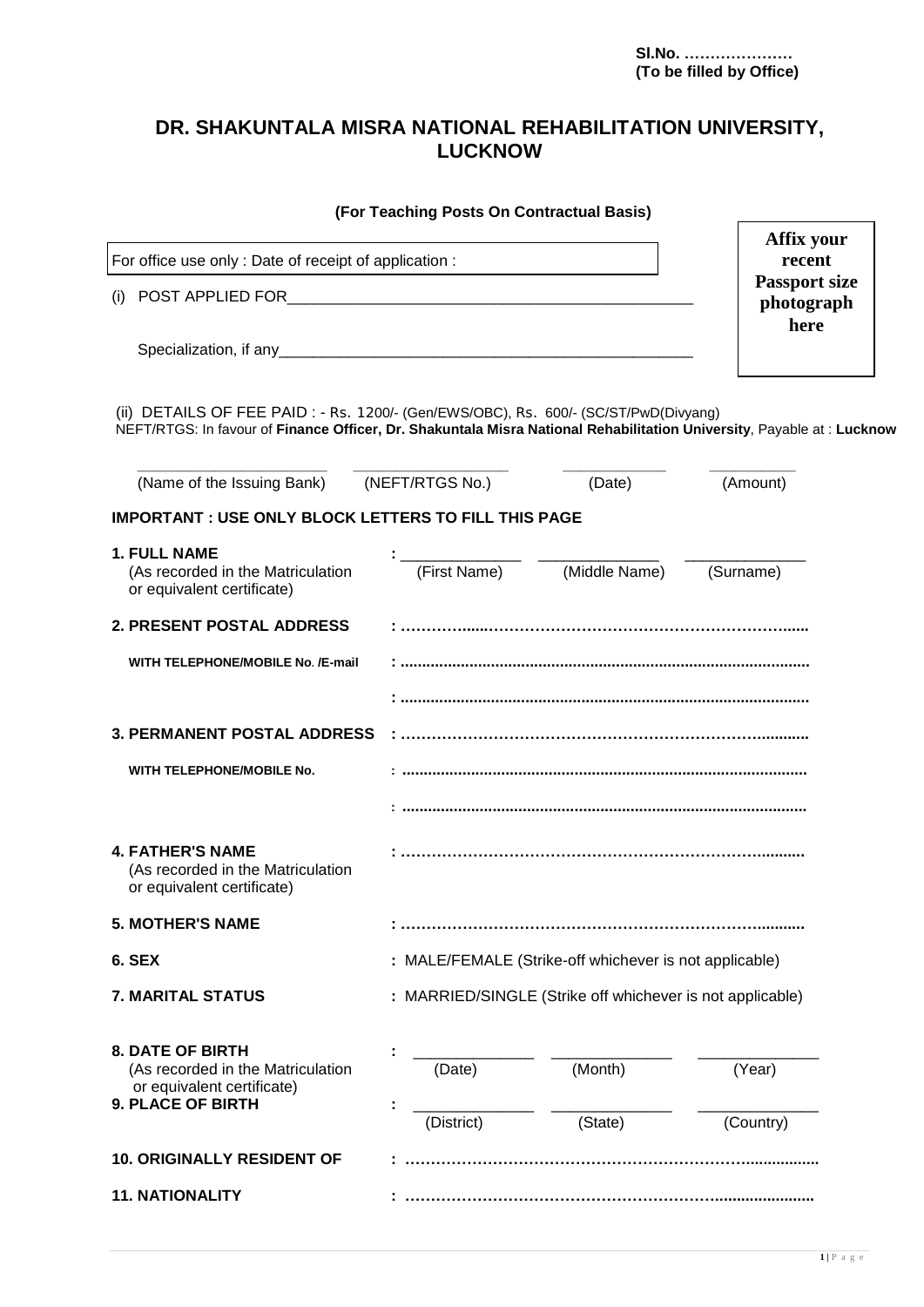**12. WHETHER BELONGS TO** : YES/NO (Strike off whichever is not applicable) **SCHEDULED CASTE/TRIBE/ ECONOMICALLY WEAKER SECTION**

: Category : Gen / EWS/SC / ST / OBC

| <b>13. DISABILITY</b>                                         | : YES/NO (Strike off whichever is not applicable) |  |
|---------------------------------------------------------------|---------------------------------------------------|--|
| (PHYSICALLY HANDICAPPED)<br>IF YES, NATURE OF DISABILITY : 1. |                                                   |  |

**14. CANDIDATE'S MOTHER TONGUE : …………………………………………………………….............**

| <b>15. WHAT OTHER LANGUAGES (S)</b>    |  |
|----------------------------------------|--|
| (if any) THE CANDIDATE CAN             |  |
| <b>SPEAK, READ AND WRITE FLUENTLY:</b> |  |

| Language | <b>Speak</b> | Read | <b>Write</b> |
|----------|--------------|------|--------------|
|          |              |      |              |
|          |              |      |              |
|          |              |      |              |
|          |              |      |              |

## **16. EDUCATIONAL/PROFESSIONAL**

**QUALIFICATION :**

| SI.No. | <b>EXAMINATION</b>                                                                                                     | <b>YEAR OF</b><br><b>PASSING</b> | <b>NAME OF THE</b><br><b>INSTITUTION</b> | <b>NAME OF</b><br>THE UNIV./<br><b>BOARD</b> | <b>DIVISION</b> | <b>SUBJECT</b><br>(S) | <b>MARKS</b><br><b>OBTAINED</b><br>& % | <b>DISTINC</b><br>-TION<br>(if any) |
|--------|------------------------------------------------------------------------------------------------------------------------|----------------------------------|------------------------------------------|----------------------------------------------|-----------------|-----------------------|----------------------------------------|-------------------------------------|
| 1.     | <b>Matriculation/High</b><br><b>School /Senior</b><br>Cambridge /<br>I.C.S.E./C.B.S.E. or<br>equivalent<br>examination |                                  |                                          |                                              |                 |                       |                                        |                                     |
| 2.     | Intermediate/I.S.C. or<br>equivalent<br>examination                                                                    |                                  |                                          |                                              |                 |                       |                                        |                                     |
| 3.     | B.A./B.Sc./B.Com./<br><b>B.Tech or</b><br>equivalent<br>examination                                                    |                                  |                                          |                                              |                 |                       |                                        |                                     |
| 4.     | M.A./M.Sc./M.Com./<br>M.Tech or<br>equivalent<br>examination                                                           |                                  |                                          |                                              |                 |                       |                                        |                                     |
| 5.     | M.Phil.                                                                                                                |                                  |                                          |                                              |                 |                       |                                        |                                     |
| 6.     | Ph.D./D.Phil.                                                                                                          |                                  |                                          |                                              |                 |                       |                                        |                                     |
| 7.     | D.Litt./D.Sc. or<br>Equivalent                                                                                         |                                  |                                          |                                              |                 |                       |                                        |                                     |
| 8.     | <b>Diplomas</b>                                                                                                        |                                  |                                          |                                              |                 |                       |                                        |                                     |
| 9.     | <b>ANY OTHER</b><br><b>QUALIFICATION</b>                                                                               |                                  |                                          |                                              |                 |                       |                                        |                                     |

**N.B. :** *Strike off alternatives, which do not apply in your case.*

*\* In case of Grading (CGPA) System, calculate equavalent percent and fill in the relevant column. Also, enclose conversion formula certified by the concered academic institution.*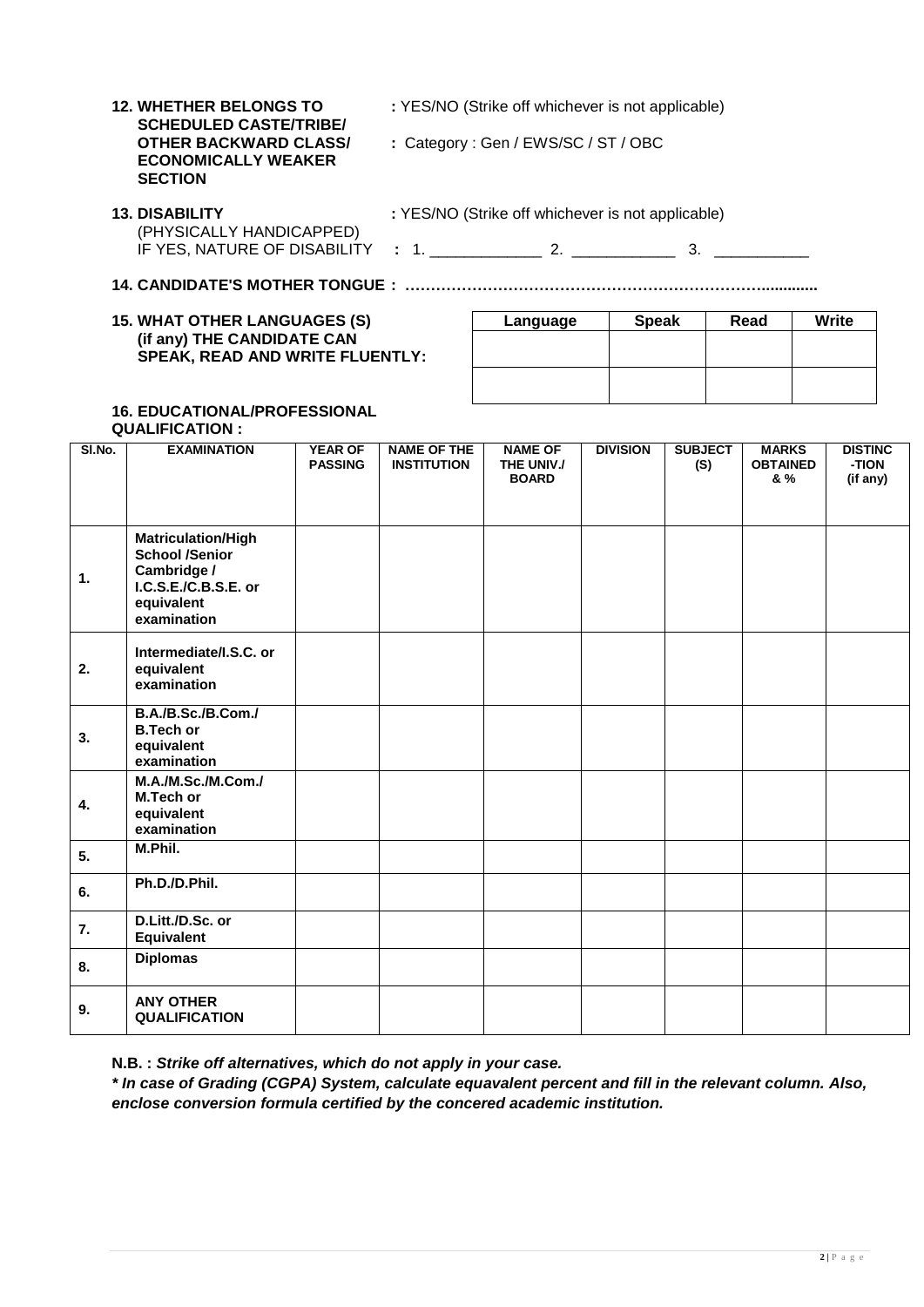| 17. WHETHER THE CANDIDATE HAS CLEARED ANY ONE OF THE FOLLOWING TEST :<br>U.G.C. - J.R.F. Examination<br>C.S.I.R. - J.R.F. Examination<br>NET UGC / CSIR<br><b>GATE</b>                                         | YES / NO<br>YES / NO<br>YES / NO<br>YES / NO<br>(Strike off which is not applicable and attach self-attested copy of the award letter) |
|----------------------------------------------------------------------------------------------------------------------------------------------------------------------------------------------------------------|----------------------------------------------------------------------------------------------------------------------------------------|
| 18. ANY OTHER SCHOLARSHIP /<br><b>FELLOWSHIP AWARDED</b><br>(Attach self-attested proof thereof)                                                                                                               |                                                                                                                                        |
| <b>19. RESEARCH PUBLICATIONS</b><br>(Give the subject/topics of the paper<br>published together with the name of<br>journals. Reprints of all papers stated<br>here should be enclosed with the                |                                                                                                                                        |
| application)<br><b>20. BOOKS/MONOGRAPHS/</b><br><b>REVIEWS PUBLISHED</b><br>(Attach proof thereof)                                                                                                             | (Please attach separate sheet, if necessary)                                                                                           |
| 21. ANY POSITION OF AUTHORITY<br><b>HELD OR DISTINCTIONS</b><br>(other than scholarship) GAINED AT<br><b>SCHOOLS &amp; COLLEGES INCLUDING</b><br><b>GAMES AND SPORTS AND OTHER</b><br><b>SOCIAL ACTIVITIES</b> |                                                                                                                                        |

**22. APPOINTMENTS** (if any) **SO FAR HELD : ……………………………………………….................. (Specify relevant post-qualification experience only)**

| SI.<br>No. | <b>Nature of</b><br><b>Post</b> | Date of<br>Joining | Date of<br>Leaving | <b>Basic Salary</b><br><b>Last Drawn</b> | <b>Reasons</b><br>for Leaving<br>the Post | Name and<br><b>Address of</b><br>Employer |
|------------|---------------------------------|--------------------|--------------------|------------------------------------------|-------------------------------------------|-------------------------------------------|
|            |                                 |                    |                    |                                          |                                           |                                           |
|            |                                 |                    |                    |                                          |                                           |                                           |
|            |                                 |                    |                    |                                          |                                           |                                           |
|            |                                 |                    |                    |                                          |                                           |                                           |
|            |                                 |                    |                    |                                          |                                           |                                           |
|            |                                 |                    |                    |                                          |                                           |                                           |
|            |                                 |                    |                    |                                          |                                           |                                           |
|            |                                 |                    |                    |                                          |                                           |                                           |
|            |                                 |                    |                    |                                          |                                           |                                           |

## **23. ANY OTHER QUALIFICATION (S)**

#### **RELEVANT TO THE POST APPLIED FOR**